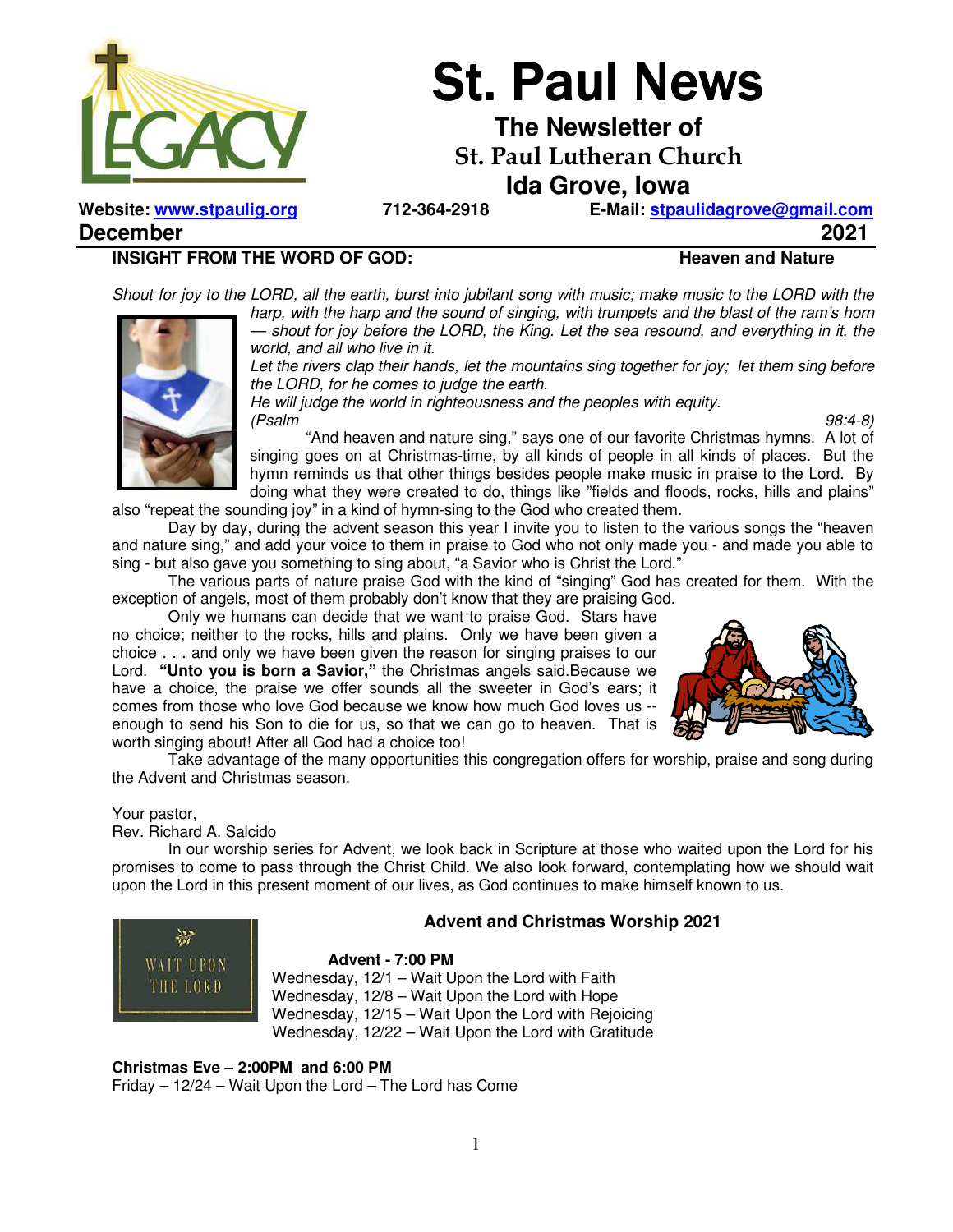**Christmas Day – 10:00 AM with Communion**  Saturday - 12/25 – Wait Upon the Lord – Let Earth Receive Her King **(No Saturday evening service.)** 

#### **New Year's Eve – 6:00PM with Communion**

#### **NEXT NEWSLETTER DEADLINE** for ANY ITEMS for in the **January Newsletter by December 15.**

*Remember it's up to you or your family members to let the church office know if you are hospitalized.* 

#### **CHURCH NEWS**

#### **OFFICIAL ACTS** Baptism: Charlie Lockwood

ADVENT SUPPERS Dec. 1: High School Youth, Dec. 8: 6<sup>th</sup> grade Midweek class, Dec. 15: Circle 8 **Dec. 22** NO SUPPER

**FROM THE ELDERS** *Brandon Johnson, Jeff Gilbert, Brent Harm, Aaron Hoffman, Terry Lovett* St. Paul Lutheran Church Elders are here for you, and interested in your input or concerns. Brandon Johnson 515-231-1744 brandoni $2911@$ gmail.com

Jeff Gilbert 371-2608 jeff.b.gilbert@hotmail.com Aaron Hoffman 364-5166 aaronjen@netllc.net Brent Harm 712-210-4135 harm 1477@gmail.com Terry Lovett 300-6062 tmlovett@frontiernet.net Keith Krager 712-830-9008 keith.krager@gmail.com

#### **FROM THE BOARD OF HUMAN CARE** *Glenda Hausman, Darci Sibenaller*

**PARISH NURSE** The holiday season is generally thought of as a time of joy and love, but for many people, it's a time of loneliness. Some people live far from family and miss seeing their loved ones this time of year; others dread going to holiday parties and New Year's Eve celebrations and end up staying home.

It's also common for people to feel emotional distance from the people they're with, which can result in feeling lonely even when in a room full of people. For those who feel a sense of loneliness, holidays can be a time of additional stress. (Quote from https://www.verywellmind.com/loneliness-and-the-holidays-3144645)

Lutherans for Life has many good resources on their website. One of them is called Life Quotes. The following is a quote for December and addresses loneliness.

"The birth of Christ is the ultimate solution to the loneliness that began in the Garden of Eden. Jesus came because God cares about lonely people, and so should we. Find opportunities to give lonely people gifts—not merely physical items, but the gift of your time, presence, and encouragement. May the glorious Gospel that is preached to you in the birth of Jesus be the gospel that you preach to yourself and your family this month." Paul David Tripp, pastor, author, conference speaker – A Life Quote from Lutherans For Life • lutheransforlife.org Please visit lutheransforlife.org for more resources and information about the Lutherans For Life organization.

**COMMUNITY BASKET Donations** for **December: Breakfast items: pancake mix, syrup, cereal, cereal bars, peanut butter, jelly.** Place your donation in the shopping cart in the Narthex. All items are appreciated as well, as they can always use donations. The Community Basket is open on Thursdays (except 3<sup>rd</sup> Thusday), from 2:30-5:30PM. The **Mobile Pantry** will be at **Ida Grove, United Methodist Church on December 16th , from 4:30-5:30PM.** 

#### **FROM THE BOARD OF STEWARDSHIP & MISSIONS** *Brad Zobel & Deb Clausen*



Our stewardship emphasis for this year was **Fellow Workers on God's Team**, We pray that this emphasis will encourage us all to be **Fellow Workers on God's Team.** If you have not yet returned you pledge form and/or Time & Talent survey please send it to the church office as soon as possible.

**VANCO MOBILE APP** the VANCO Mobile App (free in your app store) is an option to be able to electronically send your contribution directly to St. Paul Lutheran Church account. We hope that this feature will give you another option. Watch for more information and updates soon, via our website, bulletin and newsletter. You always can mail in your contributions or contact your local bank to do online giving through them as well. If you are interested in this app, you can also contact the church office.

#### **FROM SHARA OSIRO IN KENYA TRAVELS ARE SLOWLY RESUMING**

It has been exciting to resume traveling again. Trips outside the country comewith an extra layer of details with covid tests and other paperwork. In August Itraveled with my colleague Britt Odemba to visit two more of the Project 24 sites,Udom and Kabichbich, in the Northwest of Kenya. About a week later, I traveledout to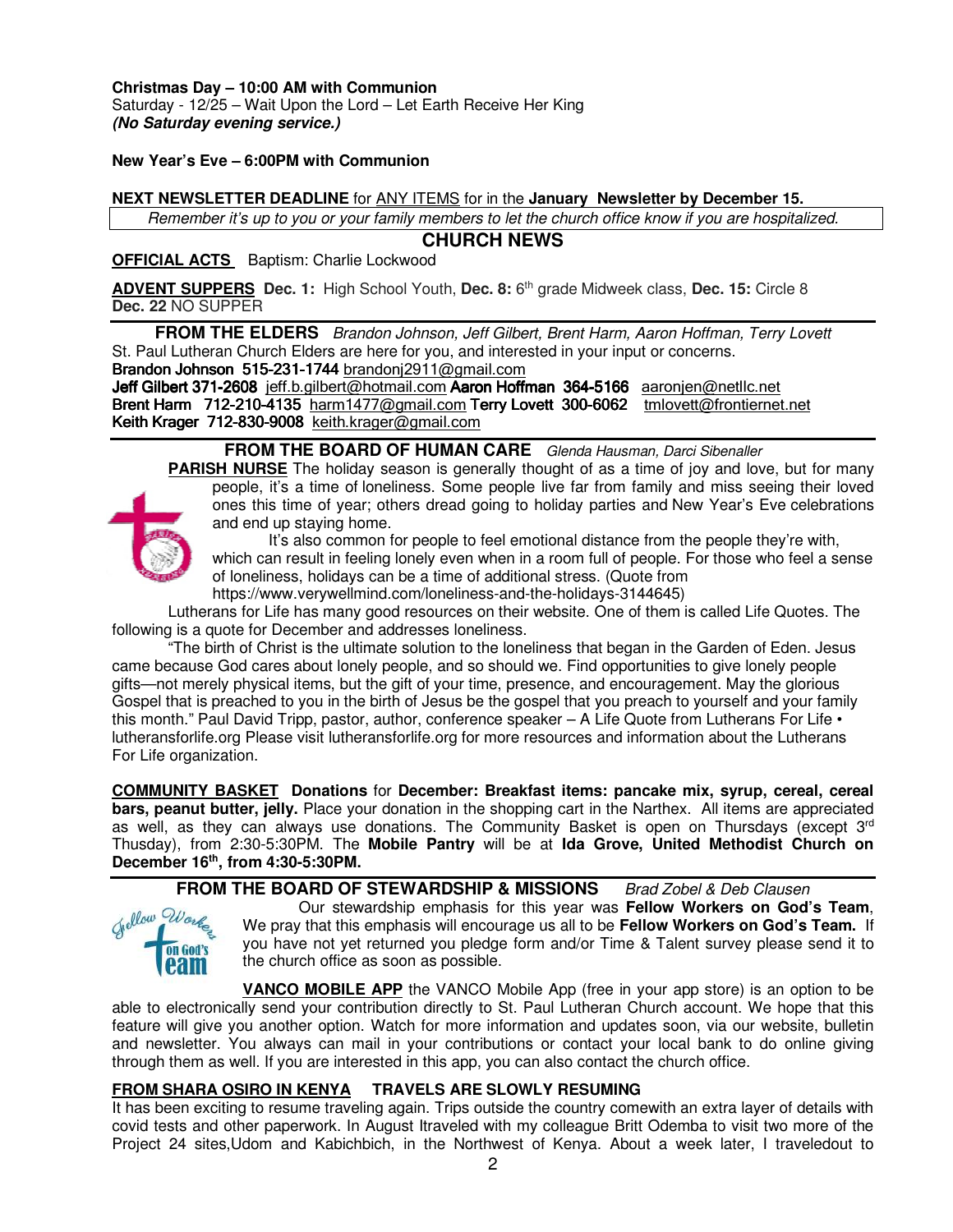Matongo to attend the graduation at Neema Lutheran College. InSeptember, I traveled to Brazzaville in the Republic of Congo to get Rev. MoacyrAlves (one of the alliance missionaries) settled and visit with the LCMSmissionaries serving there.

#### **MILITARY BIBLESTICK – VISION 2033**



 Every \$25.00 gift provides a valuable service member or veteran with a Military BibleStick and more… Your generosity will also equip others — those living in the outermost areas of the world who have little or no access to Truth — with the vital weaponry of Audio Scriptures. This is Faith Comes By Hearing's Vision 2033: To share God's Word with the oral majority by the year 2033 whether that's a service member, village, community, or persecuted church. And there's more. This year Faith Comes by Hearing has a prtner that will match up to

\$500,000.00. 53% of monies gathered will be specified for Military Bible Sticks. Please give through our Church Office. Make your check payable to St. Paul Lutheran Church and on the memo line write "BibleStick." In past years we have averaged between \$3000 -\$5000. Let's see what we can do in 2021! **Deadline for donations is Dec. 26 for matching funds.**

**BACK-PACK BLESSINGS** Please consider donating to "Backpack Blessings" which will help supply the school kids with food items to help offset the at-home food insecurity in our local school system. We have a display and donation bin in the narthex and will also accept cash donations to purchase needed items.

#### **MISSION CENTRAL EVENTS Mission Central – LCMS World Mission**



40718 Highway E 16, Mapleton, Iowa 51034 PH: 712-882-1029 Gary.Thies@lcms.org

Be sure to check the bulletin board in the hallway by upstairs Conference Room for information on Missionaries visiting Mission Central this month.

**FROM THE BOARD OF TRUSTEES** *Ross Ladwig, John Brinkman,Dennis Clausen, Dale Edsen*  **Project Updates:** Repairing Education building heating and air-conditioning.

#### **FROM THE BOARD OF EVANGELISM / ASSIMILATION** *Jen Hoffman & Kristy Gilbert*

**JOIN US FOR COFFEE AND FELLOWSHIP ON SUNDAY MORNINGS** we will have coffee and treats in the fellowship hall immediately following the Sunday worship service. Please plan to join us for coffee, a sweet treat and great conversation. Everyone is welcome!

**Please look for a sign up sheet in the Narthex to sign up to share food items on a particular Sunday morning, or contact Jen Hoffman or Kristy Gilbert. There will be no Coffee & Fellowship on Sunday, December 26th**

**MAIN STREET LIVING IS A LUTHERAN TELEVISION PROGRAM** that is endorsed by the Iowa West District of the Lutheran Church-Missouri Synod. The program receives no funding from the District, but is totally funded by viewers and congregations of the KCAU Viewing area. The program is broadcast on **KCAU, the ABC network affiliate in Sioux City on Sunday** 



**morning, starting at 10:00 AM**. The first 30 minutes are remastered episodes of the popular "This is the Life" series that was very popular in the 70's and 80's. The second half of the program is a modified Lutheran worship service that features a different Pastor each

week, from the station's broadcast area.

**FROM THE BOARD OF CHRISTIAN EDUCATION** *Jon Devitt & Robyn Devitt*  **CONFIRMATION AND MIDWEEK CLASSES** 5:45-6:45PM, for grades 3rd -8th **There will be NO MIDWEEK on Wednesday, December 22 WEDNESDAY MORNING BIBLE CLASS** meets from 9:30-10:30AM on Wed mornings in the Conference Room in the lower level. **SUNDAY SCHOOL** 10:15-11:15AM, grades: 4 year old preschool - 12<sup>th</sup> grade **There will be NO SUNDAY SCHOOL on Sunday, December 26th SUNDAY ADULT BIBLE CLASS** join us in the lowerlevel Conference Room. 10:30-11:15AM **"THE TRUTH" BIBLE CLASS FOR 8TH-12TH GRADES Sundays**, 10:15-11:15AM **"THE MID WAY" 5TH - 8TH GRADES Sunday,** from **1:00-3:00PM THE HIGH WAY" FOR 8<sup>TH</sup> -12<sup>TH</sup> GRADES Sunday, THEOLOGY AT SUBWAY Thursdays,** 6:00-7:00PM

\_ **FROM THE BOARD OF YOUTH AND FAMILY LIFE** *Karen Petersen and Synda Jepsen*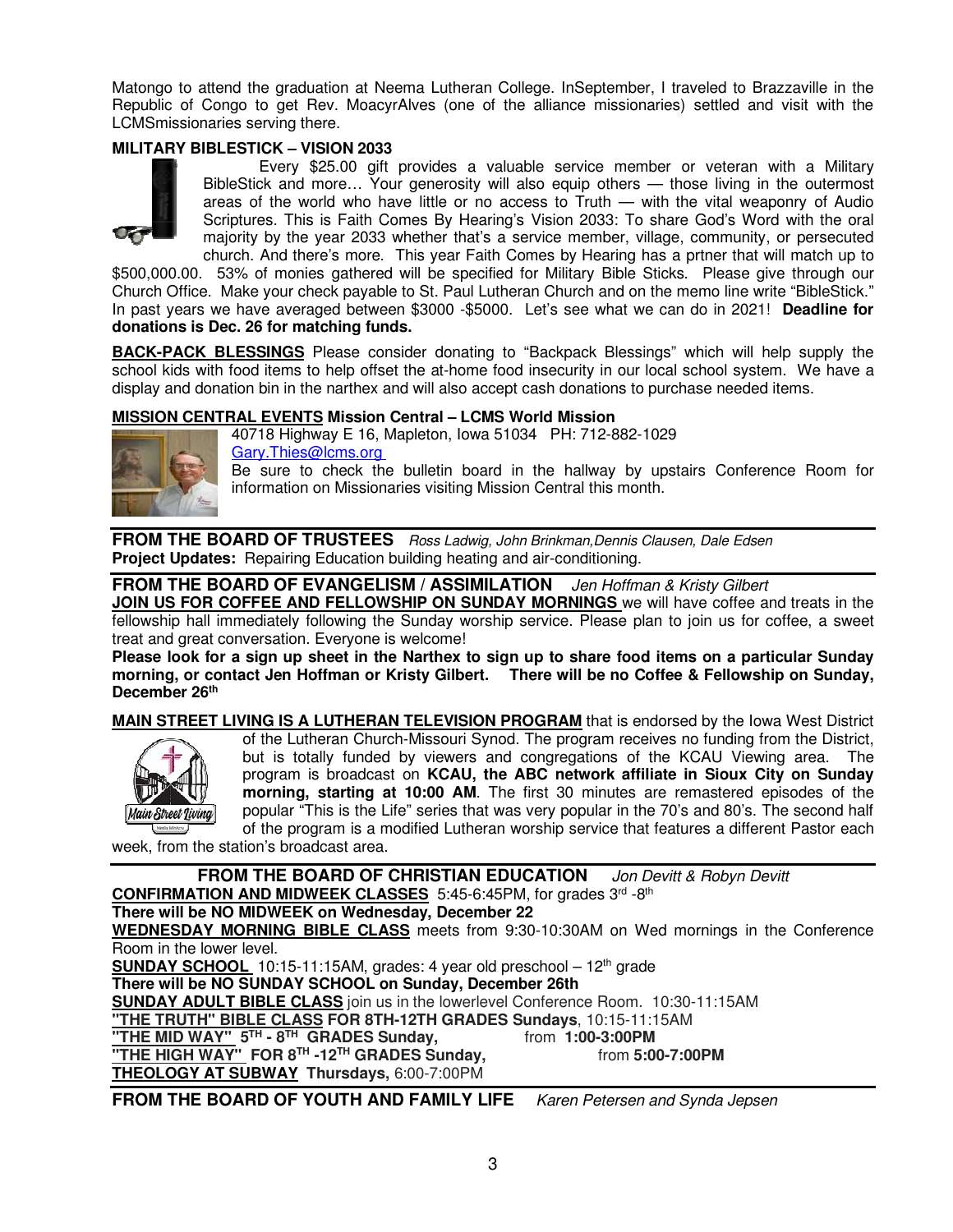

When: Sunday, December 5 (2 sessions: 1:00 to 2:30 and 2:30 to 4:00 PM) Where: The Depot at Moorehead Park



What: **Bring your own pot with dirt or foam**. Please keep your pot under 13" across to allow greens for everyone. Greens, twigs, bows, and pinecones will be provided, but feel free to bring any of your own décor to fancy up your holiday pot.

Cost is \$25 and sign up is required. Please call Diane at the church office at **364-2918.** Call or text Synda Jepsen 371-9087 or Jen Hoffman 364-5246 with questions.

All proceeds will go toward costs to send St Paul Lutheran youth to the National Youth Gathering in Houston this July.

#### **LWML LADIES BIBLE STUDY FOR DECEMBER**

**RUTH (2)** will meet on December 2 at 1:00PM at the church to decorate for Christmas. Linda will be BSL, we had 9 present for our Nov. meeting. We will put up Advent wreath after the Thanksgiving Eve Service.

**LOIS (3)** will meet on December 2 in the Conference Room at 1:30PM. Janice will be BSL. We had 6 members present for our November meeting.

**EUNICE (10)** will meet on December 2 at the Bread Box in Battle Creek at 2:30PM. Joan will be hostess and Karen will be BSL. We had 5 present for our November meeting.

**JOHANNA(12)** will meet on December 2 at 6:30PM in the Conference room. Karen L will be hostess and Marge will be BSL. We had 5 present for our November meeting.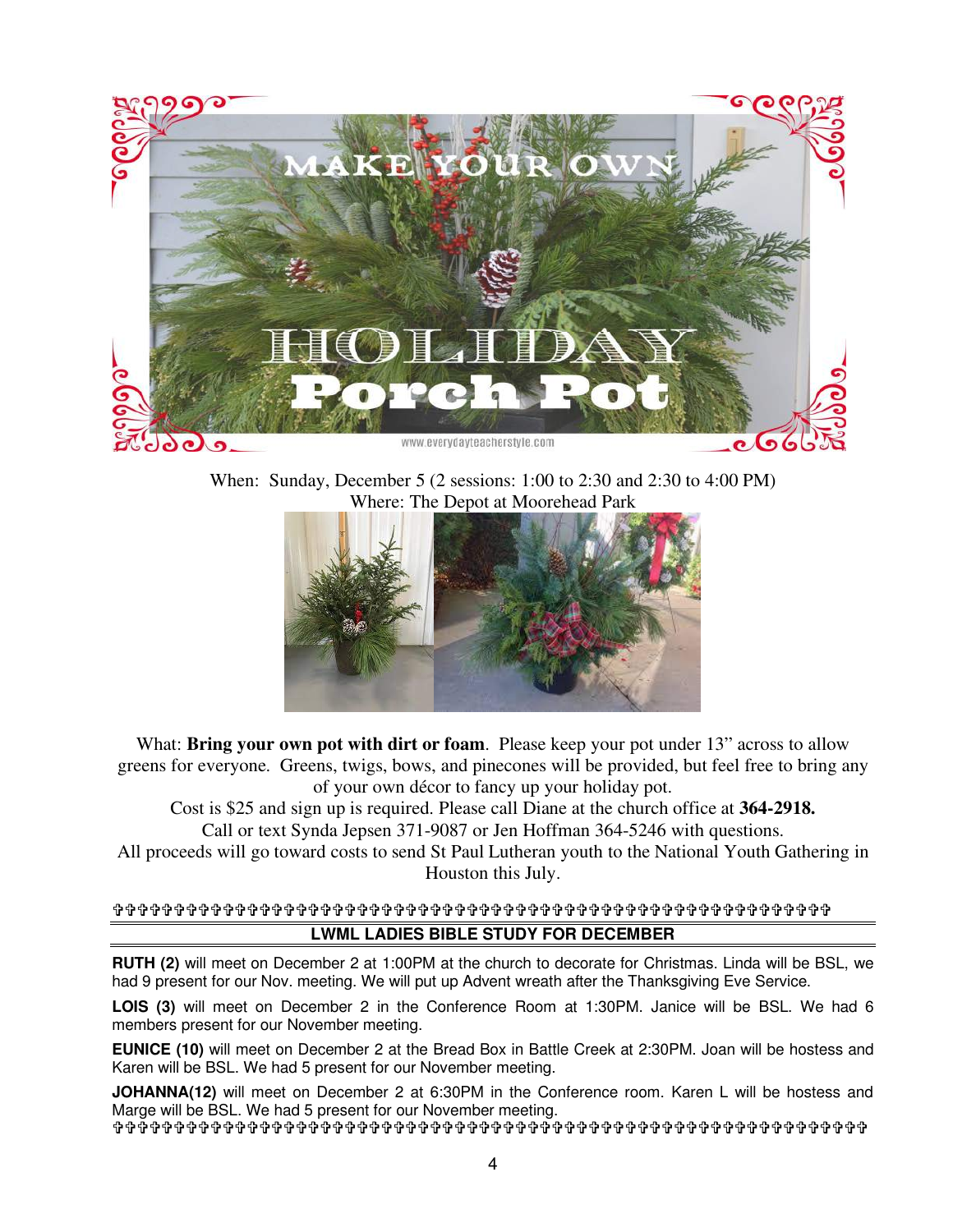#### **Live Nativity will be on Sunday, December 19th at 4:00PM**

This will include Preschool-5<sup>th</sup> grades, Midweek and Sunday School kids will have practice times during Midweek and Sunday School

#### **Advent and Christmas Worship 2021**

#### **Advent - 7:00 PM**

Wednesday, 12/1 – Wait Upon the Lord with Faith Wednesday, 12/8 – Wait Upon the Lord with Hope Wednesday, 12/15 – Wait Upon the Lord with Rejoicing Wednesday, 12/22 – Wait Upon the Lord with Gratitude

**ADVENT SUPPERS Dec. 1:** High School Youth, **Dec. 8:** 6th grade Midweek class, **Dec. 15:** Circle 8 **Dec. 22** NO SUPPER

**Christmas Eve – 2:00PM and 6:00 PM**  Friday – 12/24 – Wait Upon the Lord – The Lord has Come

**Christmas Day – 10:00 AM with Communion**  Saturday - 12/25 – Wait Upon the Lord – Let Earth Receive Her King *(No Saturday evening service.)* 

**New Year's Eve – 6:00PM with Communion** 

**Starting January newsletter we will start for those who requested email version, pick their newsletter up at church or mail to shut in's and a handful of individuals who requested. If you have any questions or requests please let the church office know 364-2918**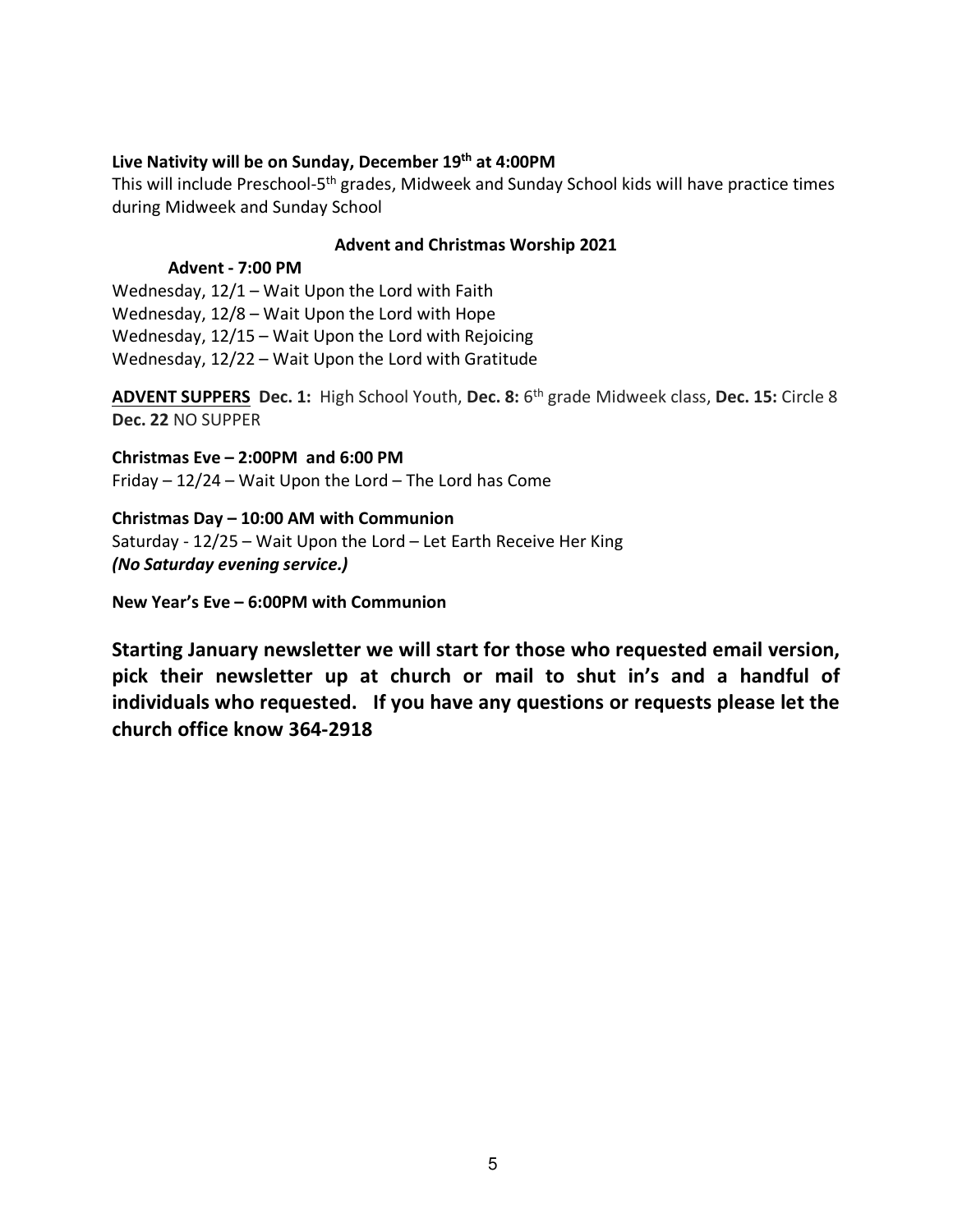# **NEWSPIE 12 | December 2021 ISSUE 12 | December 2021 LYF**



**Events** Upcoming

Advent Supper Wednesday, December 1

"The HighWay" Christmas Date TBD

"MidWay" Christmas Date TBD

**Drive-Thru Nativity** Sunday, December 19th



### The HighWay (8th-12th Grade)

December Date TBD





"The Truth" Sunday Bible Study

Every Sunday from 10:15-11:15 (5th-12th Grade)



### MidWay (5th-7th Grade)

December Date/Time TBD